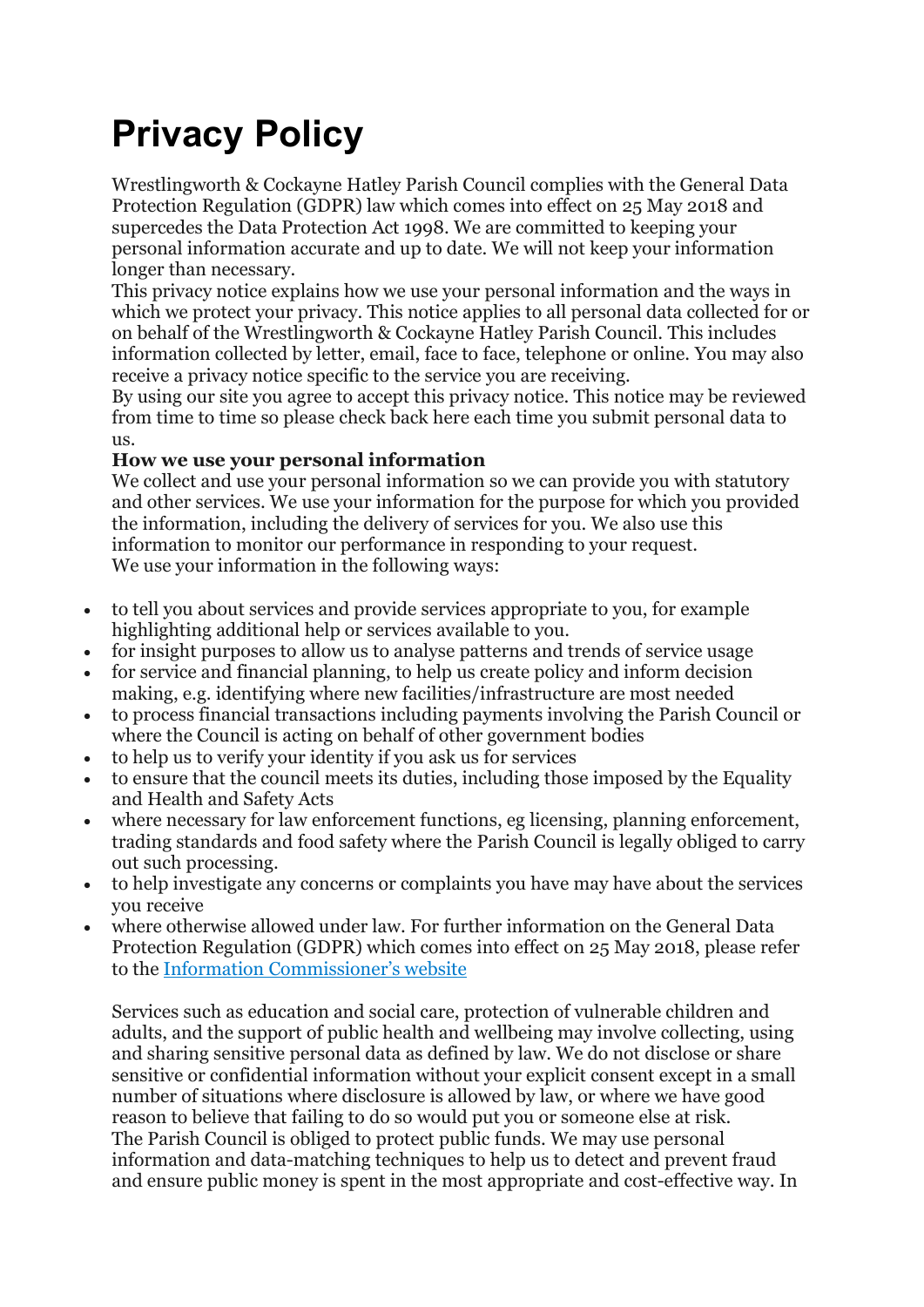order to achieve this, we may share information with other organisations which audit or administer public funds. This includes the Audit Commission, other local authorities, HM Revenue and Customs, and the Police.

We may use personal information to identify people who will need extra support during emergencies or major incidents e.g. emergency evacuation.

We are keen to ensure that we are providing the services that are needed and may contact you to make you aware of services or support which could be of interest to you. We may invite you to sign up for other services at the same time (for example, a regular mailing list). You can choose not to accept this invitation.

We may also ask for feedback on how we are performing, or ask for your views on services which you have been using.

You may not want us to collect or share your personal information, or you may set conditions on how we can use it. In these cases we may not be able to provide with the service you need, or may only be able to provide it in a limited way. There are occasions when we have a statutory obligation to collect or use personal information. In those cases we will not be able to agree to your request.

We may use ethnic, gender, sexual orientation and age information (ie, equalities data) to compile statistics in order to comply with equality legislation and assist in planning and service provision. Such data does not identify individuals or affect your entitlement to services.

### **Third parties**

The information we collect may be shared between Parish Council services and with other organisations, such as government bodies, the Police, health and social care organisations providing you with services and educational establishments. We will only share your personal information when we are permitted to or are required to by law or we have your consent to do so as required by law.

The Parish Council does not pass personal data to other organisations for marketing purposes without your consent. Your personal information may be processed by an external service provider acting on our behalf to provide services.

#### **Email**

Emails that we send to you or you send to us may be kept as a record of contact. We may also store your email address for future use. If we need to email sensitive or confidential information to you, we will check that we are using the correct email address and may use additional security measures. If you need to send us sensitive information, we recommend using encrypted email or the postal service.

#### **Your rights**

You can ask us to stop processing your personal data in relation to any Parish Council service. This may delay or prevent us delivering a service to you. We will try to meet your request but we may be required to hold or process information to meet our legal duties.

You are entitled to request access to and a copy of any information we hold about you.

If you find that the information that the Parish Council holds about you is no longer accurate, you have the right to ask to have this corrected. We may not always be able to change or remove the information. However, we will correct factual inaccuracies and may include your comments in the records.

## **Queries and complaints**

If you would like further information or have a complaint about any of the details in this notice, please contact us by email or post:

Email: wrestlingworth@aol.com